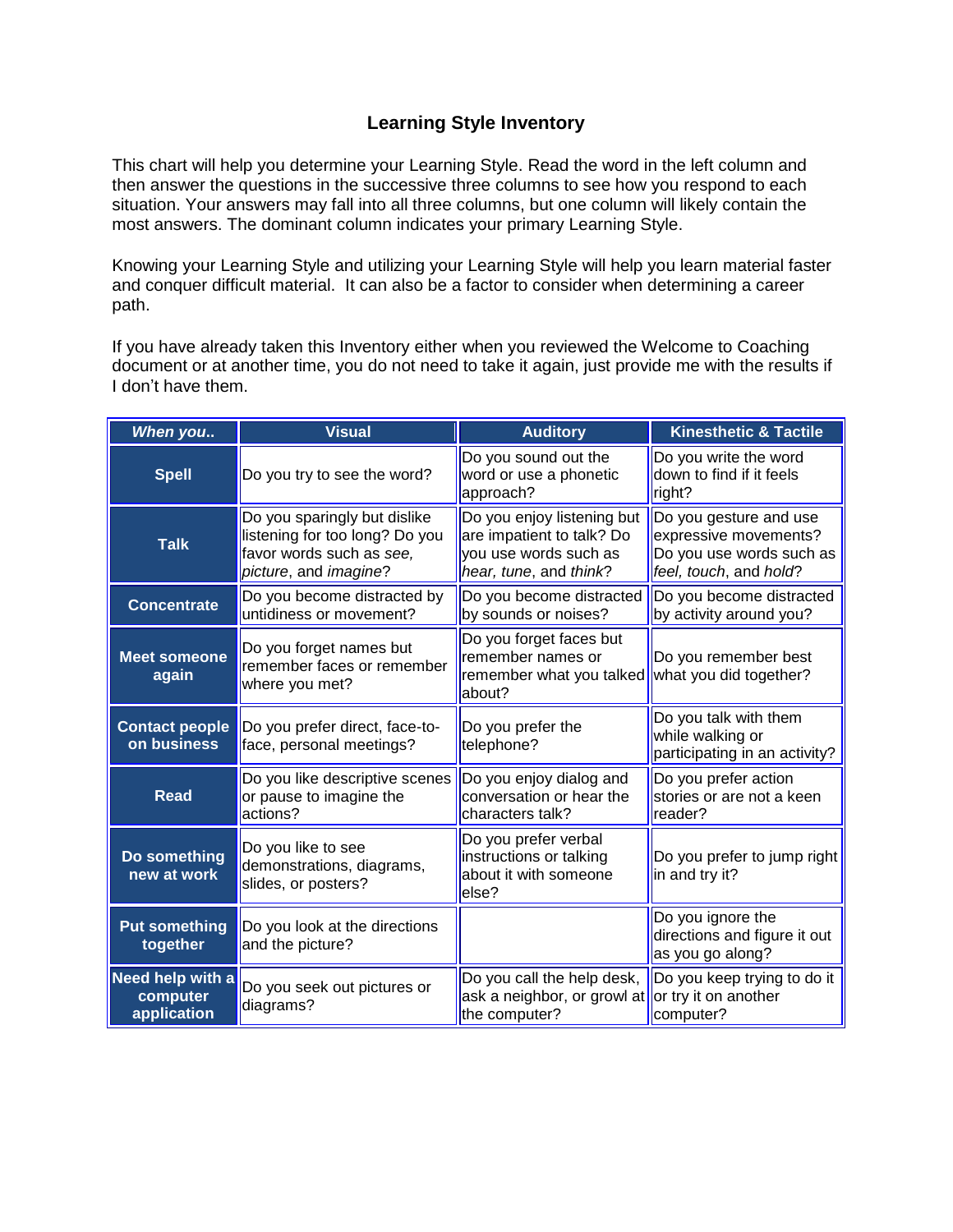# **Careers that Utilize Specific Learning Styles**

Find your dominant Learning Style below and review the list of careers or businesses that correlate with your Learning Style. Note any careers that interest you and let me know to add it/them to your Career Matrix (Excel Spreadsheet) or add it/them yourself, if you are filling in your Career Matrix.

## **Auditory**

Musician Music Teacher Call Center Operator Quality Auditor for a Call Center Call Center Supervisor Record Producer Music Arranger/Composer Music Historian Sound Editor Public Speaker Foreign Language Interpreter Foreign Language Teacher English as a Second Language (ESL) Teacher **Ornithologist** Speech Pathologist Writer

## **Visual**

Architect Museum Administrator Art History Professor Air Traffic Controller **Cartographer** Auto Claims Examiner Real Estate Appraiser Real Estate Agent Pilot Interior Designer Quality Inspector Retail Merchandiser Fashion Designer Photo Journalist Event Photographer